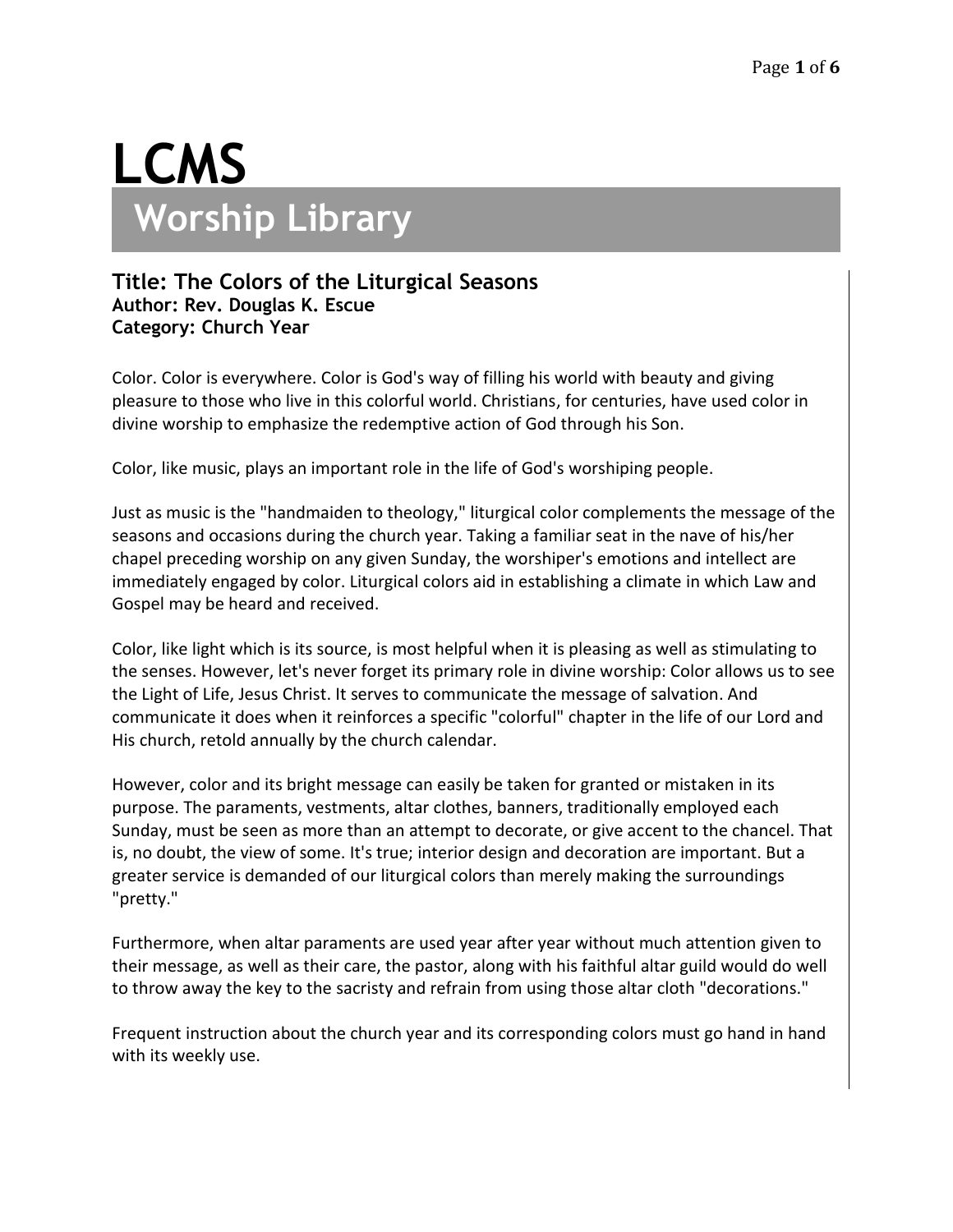# **Teaching about Liturgical Colors**

How do you go about instructing and communicating appreciation for the colors of the church year and the seasons they support?

Some liturgical creativity is in order for this task. Think of the rainbow. The rainbow is that vivid reminder of God's promise given to Noah and his descendants. The acronym, "Roy-g-biv," is a helpful device in remembering that beautiful object of hope, and its red, orange, yellow, green, blue, indigo, and violet colors.

Let's adapt that helpful device for use in taking a fresh look at the colors of the church year. Traditionally, five basic colors of a festive, penitential, and neutral nature have been used in most liturgical congregations. In recent times, with liturgical renewal, three additional colors (blue, scarlet, and gold) have been added to the basic five of white, red, green, violet or purple, and black.

Instead of "Roy-g-biv," may I suggest "Bg-Bgs-Pwr?" This memory device stands for blue, green, black, gold, scarlet, purple, white and red. "Bg-Bgs-Pwr," enunciated "Big Bags of Power" might at first seem silly. Indeed it is! Does it have anything to do with the message of those colors? Not really! Then, why suggest such a ridiculous notion? Because, a humorous, yet effective memory technique, such as "Bg-Bgs-Pwr," is what we may need to remember this liturgical tool and the message it conveys throughout the church year.

Each "Bg-Bgs-Pwr" color has evolved through the centuries in the community of faith to communicate a powerful message. (For more information, peruse one or more of the resources listed at the end of this article.) A fresh look at the "Bg-Bgs-Pwr" color scheme can reawaken our appreciation for this time-honored custom.

**Blue**, the first color of the "Bg-Bgs-Pwr" scheme, is the more contemporary color increasingly used by many congregations in their observance of a new church year. Advent, a preparatory time of waiting and watching, communicates the message of hope. Blue, the color of the sky, helps convey that powerful message. Our Christian faith rests on the hope that Christ, who came in history assuming our flesh, will also return on the last day of time from that same blue sky He ascended long ago.

**Green**, comes next in the acronym and is by far the most common color seen during the year.

*Lutheran Service Book* calls for its use during the seasons of Epiphany and Pentecost. The first Sunday following the first full moon after the vernal equinox (March 21), also known as Easter Sunday, determines the length of these two seasons.

The days of Epiphany may entail a total of, but not more than, eight Sundays. The season of Pentecost, on the other hand, can last from 22 to 28 Sundays. Green is the appointed color for all but a few of the Sundays during these seasons. Consequently, green may be used an average of six to eight months of any given liturgical year!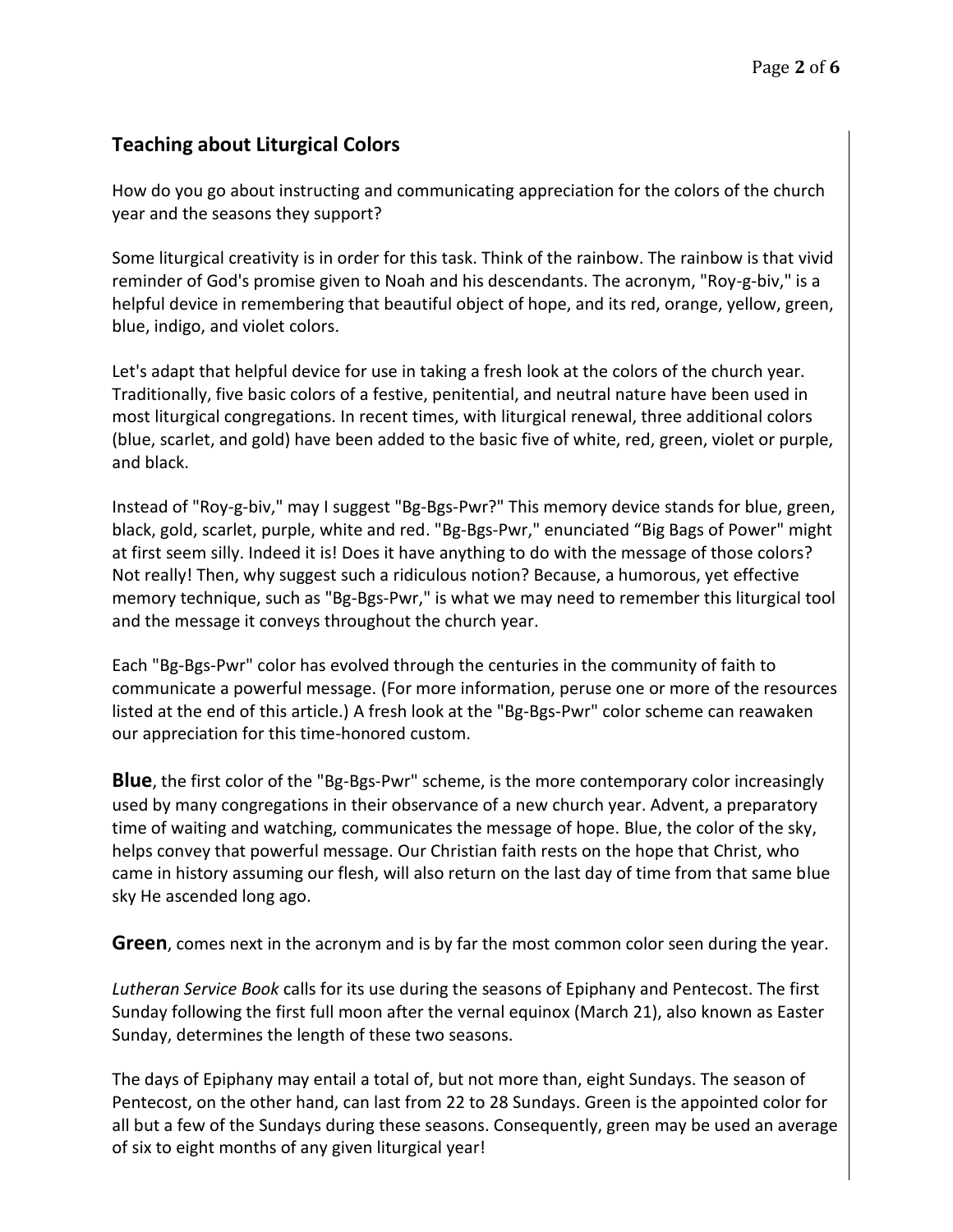Epiphany's message of Christ's revelation to the Gentiles along with the season's traditional emphasis on extending Christ's kingdom through missions, calls for the use of green—the color symbolic of growth.

The Sundays following Pentecost, observed as "the time of the church," share a somewhat similar theme as that of Epiphany. Affectionately called the season of the "green meadow," no doubt due to the fact of green being the established color, these Sundays also emphasize the subject of growth.

Green is a neutral color, but there is nothing colorless about our need to grow and mature as disciples of Jesus Christ. That's why the "green meadow" time of the church year is so lengthy.

Time must be given to encourage all worshipers to maintain their faith through the constant use of God's means of grace.

A helpful suggestion for congregations observing summer and fall months with one neutral color, would be to invest time and effort in obtaining several sets of green paraments. Variety and change in shades of this color would go a long way in keeping the season fresh and "green." Changing the paraments every six weeks would complement the Sundays following Pentecost and their emphasis on personal faith that is living and growing.

**Black** is seen very seldom during the year. The calendar calls for its use only twice; on Good Friday and Ash Wednesday. There's no mistaking the message that this sober color gives. Black is the absence of light. Good Friday, or Black Friday in combination with Ash Wednesday, calls for sober reflection on the cost of our redemption. Without Christ's sacrifice on the day the sky turned dark and hid the light of the sun, there would be no bright Light of Christ to live in, nor new life in Christ to enjoy.

**Gold** is the optional color for Easter Sunday. It is also the suggested color for the last Sunday in the church year when that day is observed as Christ the King Sunday (LBW). Its use may not be popular yet, but its emphasis is undeniable. Gold represents value and worth. The golden festival of the Resurrection of Jesus Christ is the event that gives our lives meaning and worth. He is worthy of our praise as we adorn His altar with the color of splendor.

**Scarlet** (a vivid red, or orange) is the fifth letter in the "Bg-Bgs-Pwr" acronym that is called for use during Holy Week; from Palm Sunday to Maundy Thursday. It is a color worth investing in because it stands in contrast to the traditional red that is used on Festival Sundays. Scarlet's use during the somber days of Holy Week help to offer a different message. As the Manual on the Liturgy points out, "scarlet is a color anciently associated with the passion . . . the color of blood" (p. 25).

**Purple**, like black, is a penitential color, in contrast to a festive one. It is appropriately used during Lent and, still in many parishes, during the season of Advent. The forty days of Lent, including the six Sundays that fall during this season, use this deep, rich color which has come to represent somberness and solemnity, penitence, and prayer.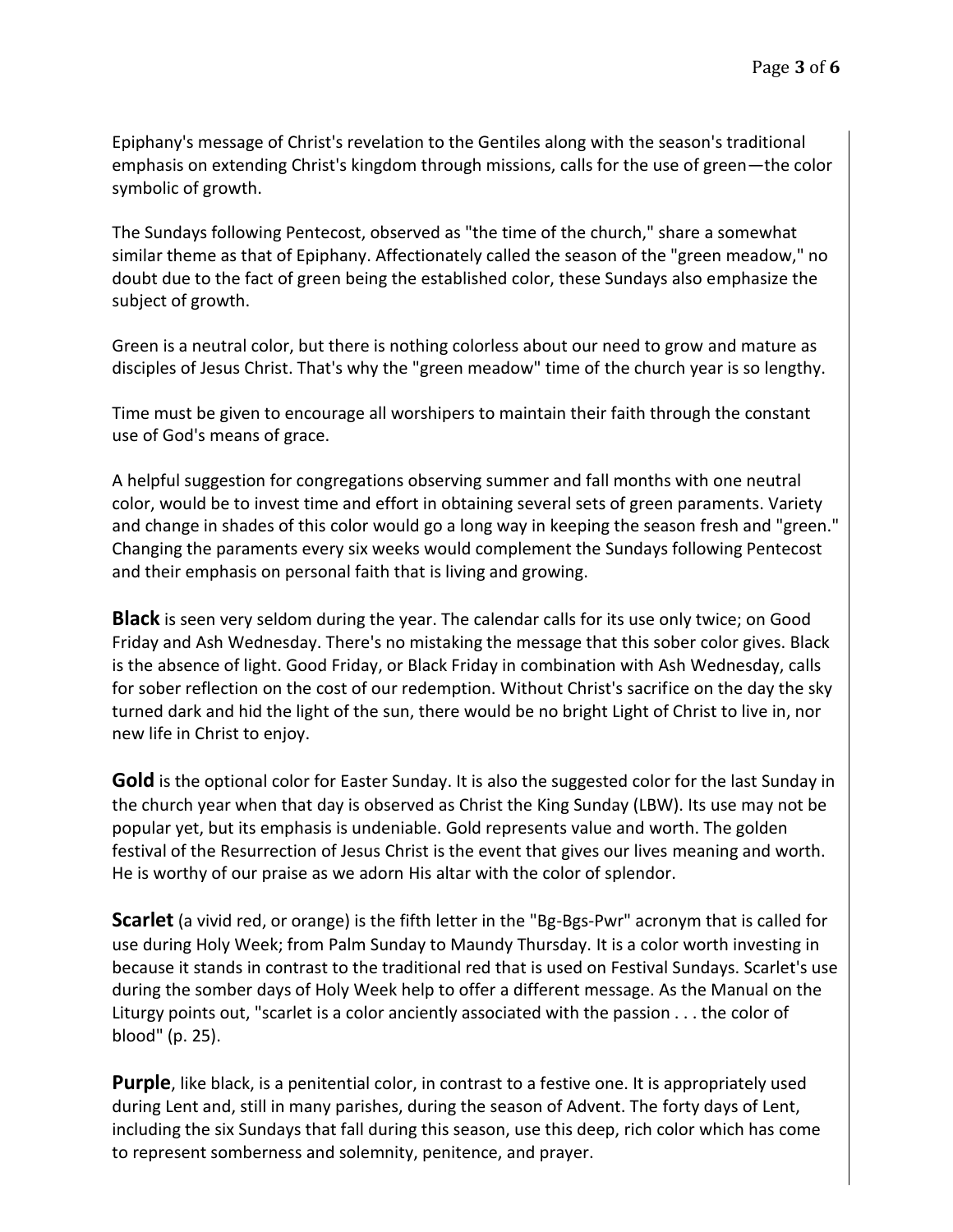Violet or purple was a very cherished and expensive color in the world Jesus lived. The dye used to make the color was painstakingly acquired by massaging the neck of a Mediterranean shell fish that secreted a special fluid. It was therefore afforded only by the rich and worn most exclusively by the royalty.

Jesus, the king of the Jews, wore a purple robe only once. As the soldiers mocked and tormented Him, the Scriptures record they placed on Him a "purple garment" in order to ridicule Him and belittle the claim that He was a monarch.

Therefore, purple is used during this penitential season of Lent as a vivid reminder of the contempt and scorn he endured, and the subsequent sacrifice he made for our eternal salvation. Ecclesiastical purple should remind all Christians of their daily need to humbly give attention to leading a life of repentance.

**White** is the color of purity and completeness. The theme for the "great fifty days" of Easter is supported by the use of white. This color, used primarily during these Sundays, assists in bearing the message that "though your sins be as scarlet, they shall be white as snow." Christ's triumph from the grave on Resurrection day is the cause for our rejoicing. His purity before His Father becomes our purity. White reinforces that message of joy.

In addition to its use during Eastertide, white is the appointed color for such festive Sundays as Christmas and its twelve days; Epiphany (Jan. 6) and the first Sunday following it, observed as the Baptism of Our Lord; the Last Sunday after the Epiphany, also known as Transfiguration Sunday; Holy Trinity Sunday; and twenty-one minor festivals and occasions listed on the church year calendar in *Lutheran Service Book*. In all, white serves as the best festive color for the church year.

**Red** completes the acronym, "Bg-Bgs-Pwr." Red is a power color and is appropriate for use on Pentecost Sunday. On this day we remember the power and fire of "the Lord and Giver of Life," who revealed himself as the promised one. The color red communicates the motif of strength strength and power the Holy Spirit gives in order for God's people to call on the name of Jesus Christ and share that powerful name with others.

There is no question that red is a compelling festive color. Consequently, it serves well as the traditional color for the heroic martyrs of the church. The *Lutheran Service Book* church year calendar provides propers for martyr festivals and recommends red as the appropriate color. Their red blood shed in defense of the Gospel offers perpetual encouragement for God's people to be resolute in living the faith.

Additional uses of red are Reformation Sunday; Holy Cross Day (September 14); on such festive occasions as dedications, anniversaries of a congregation and its physical structure; festive days celebrating the office of the public ministry, such as ordination and installation.

It is appropriate, from time to time, to take a thoughtful and fresh look at the colors that are displayed throughout the church year. In the end, we admit, the use of paraments, vestments,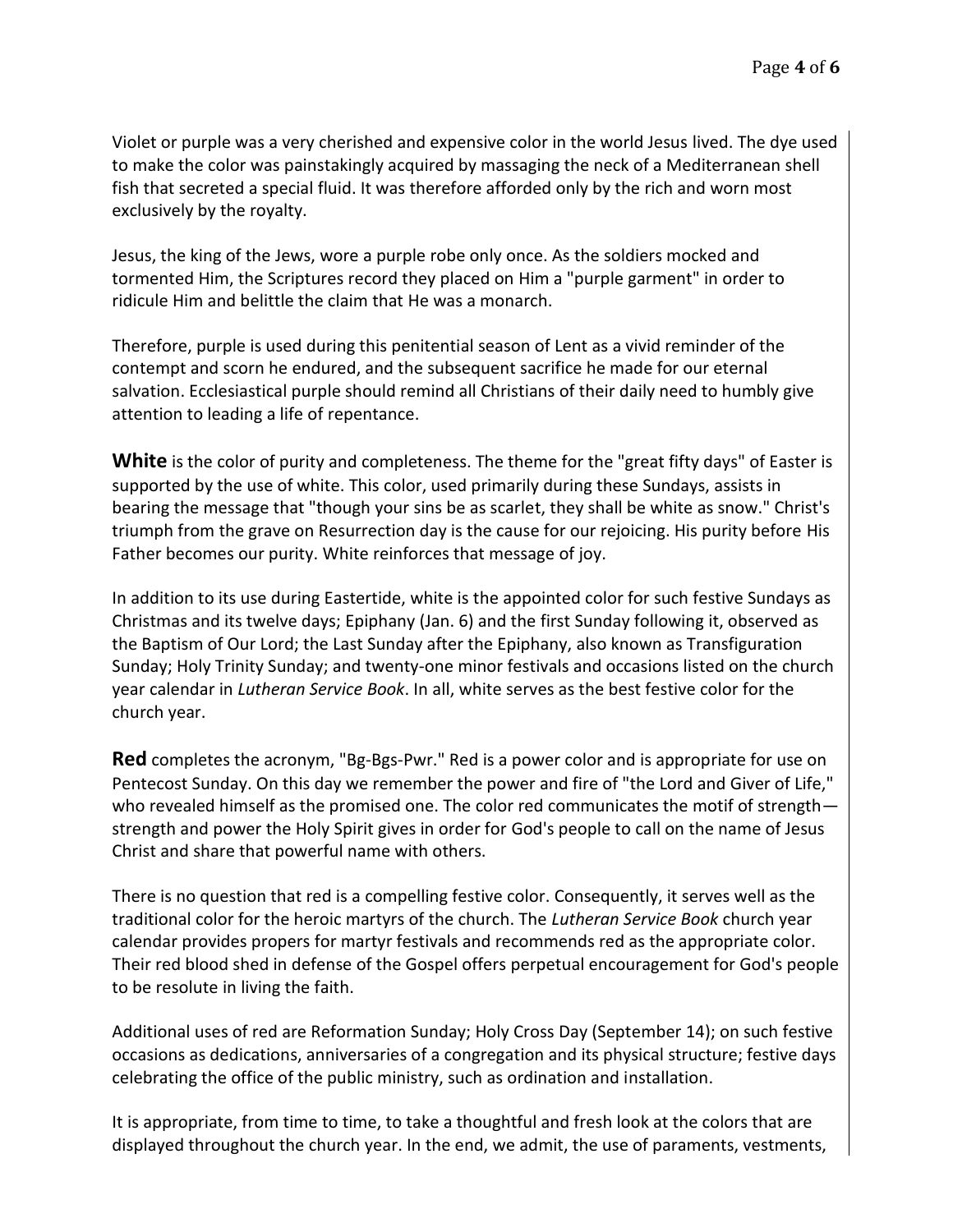altar clothes, banners is an adiaphoron. Even the symbolism behind the traditional colors is somewhat arbitrary and open to additional interpretations as generations pass. The primary source and guarantor of their meanings is tradition.

However, the important thing to remember is why we retain this traditional liturgical standard. The value of the "Bg-Bgs-Pwr" color scheme rests in their purpose: to serve God's worshiping community by assisting in communicating the holy faith from generation to generation. In every age, the beauty and symbolism of color in the church continues to serve us exceptionally well!

Soli Deo Gloria pro Ecclesia Colorem!

## **Bibliography**

Maxwell, Lee A. *Altar Guide Book, LSB Edition*. St. Louis: Concordia Publishing House, 2008.

- Maschke, Timothy H. *Gathered Guests, 2<sup>nd</sup> Edition.* St. Louis: Concordia Publishing House, 2009. See part one, number 3.
- Just, Arthur A. *Heaven on Earth: The Gifts of Christ in the Divine Service*. St. Louis: Concordia Publishing House, 2008. See pages 127-143.

*Lutheran Service Book.* St. Louis, MO: Concordia Publishing House, 2006. See page x.

- Messerli, Carlos R. and Pfatteicher, Philip H. *Manual on the Liturgy: Lutheran Book of Worship*. Minneapolis: Augsburg Fortress, 1979.
- Precht, Fred L. *Lutheran Worship: History and Practice*. St. Louis: Concordia Publishing House, 1994.

#### **Children's Books**

- Curtis, Heath R. *Ordering Our Days in His Peace: An Introduction to the Christian Church Year.*  St. Louis, MO: Concordia Publishing House, 2009.
- Kinnaman, Scot A. *Worshiping with Angels and Archangels: An Introduction to the Divine Service.* St. Louis, MO: Concordia Publishing House, 2006.
- Nielsen, Pamela. *Behold the Lamb: An Introduction to the Signs and Symbols of the Church.* St. Louis, MO: Concordia Publishing House, 2010.